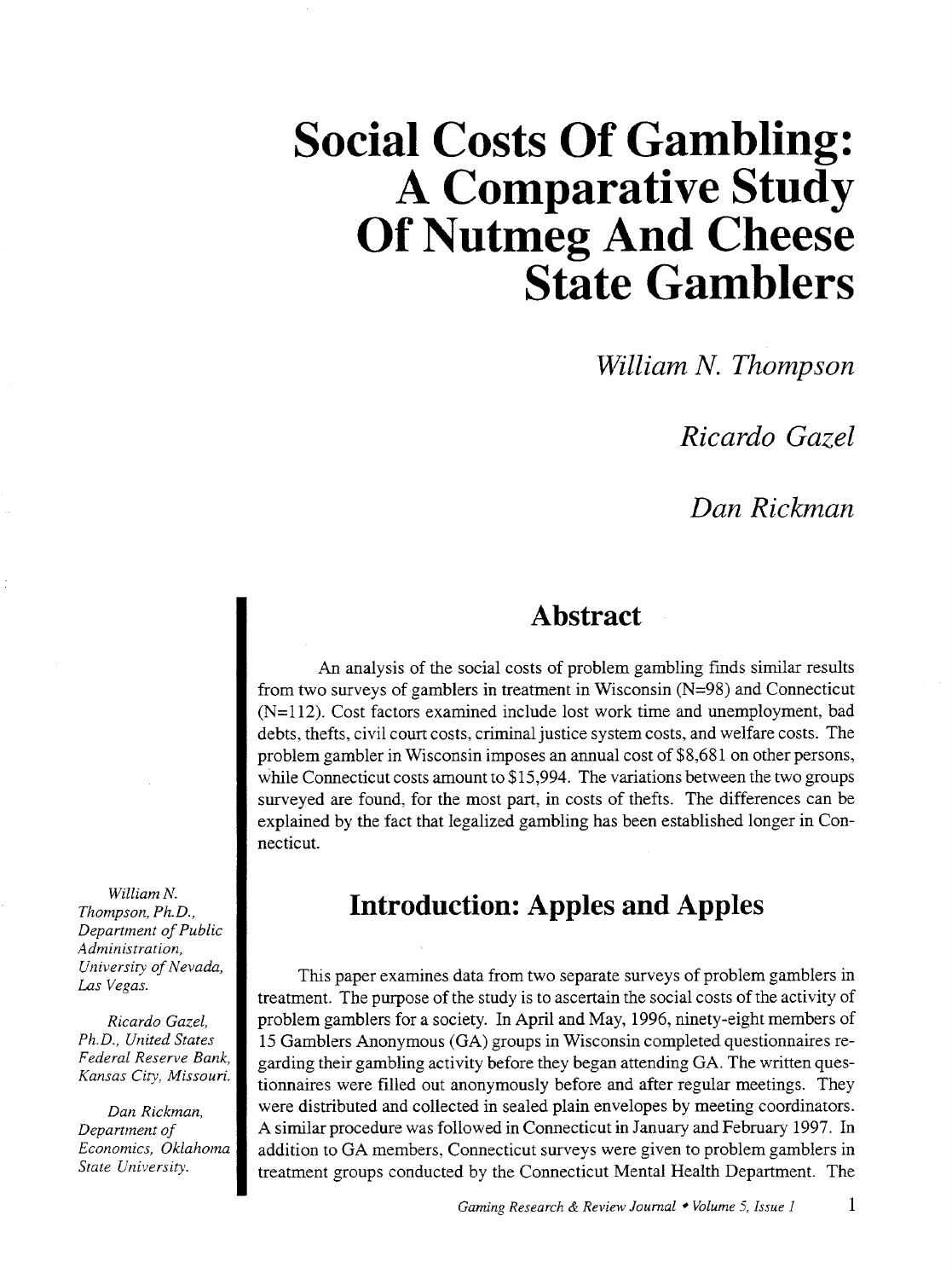Connecticut survey produced 112 respondent questionnaires. The questionnaires were essentially identical, however, a South Oaks Gambling Screen question list was added to the Connecticut survey.

Earlier publications have reported an analysis of the Wisconsin data (Thompson, Gazel, & Rickman, 1996; Thompson, Gazel, & Rickman, 1997). Connecticut data have been reported on an item by item basis, but the data have not been analyzed in order to gain a cost profile (WEFA Group, 1997). By juxtaposing the data with an identical model of analysis in two states, we can seek a replication of the Wisconsin findings, and where there are discrepancies between the two state's findings, we can seek explanations. Here we have an opportunity to compare apples and apples.

In addition to gathering information from which we could build a cost analysis, we also collected general information on the respondents and their gambling careers.

## **Apples and Oranges: Social Costs and Economic Losses for Societies**

Our analyses of the data collected are labeled very clearly. We have endeavored to be very precise about how we have generated specific numbers; albeit space here limits a detailed reporting of every statistical step. We are looking for social costs according to our definition of social costs. There have been many studies which have sought to do what we seek to do: give a precise measure of the dollar costs which the presence of one problem gambler, however labeled (problem, pathological, compulsive), projects onto other people in a society. The studies have used different methodologies in coming up with their numbers, although details of the steps they take to arrive at the numbers are often lacking. They have come up with a wide range of dollar figures, from a low figure of \$13,200 to over \$60,000 per year per problem gambler (Kindt, 1994; Politzer, Morrow & Leavey, 1981; Lesieur, 1996; Meyer, Fabian & Peter, 1995; and Meyer, 1996.). Other studies have also sought to interpolate a full societal cost of gambling by assessing how many people causing costs were serious problem gamblers (Casino Commu-

nity Benefit Fund, 1995; Lesieur and Puig, 1987). By offering another model and indicating each facet of the model's construction, we only hope we can move this arena of study along toward fruitful results. We recognize that the task is not completed with our work. As we

## **The social costs of gambling are burdens that the gambler imposes on others.**

will indicate, the difficulty in finding precise data for each category in the model has in some cases led us to make assumptions that should be reviewed. We have purposely accepted conservative assumptions, which keep the numbers lower than they may in reality be. In other areas we have recognized that dollar figures would be so speculative, so very intangible that a handle can not be placed upon them. Therefore, we discuss some social cost items without assigning any costs at all. We leave out costs for matters such as broken families and suicides or suicide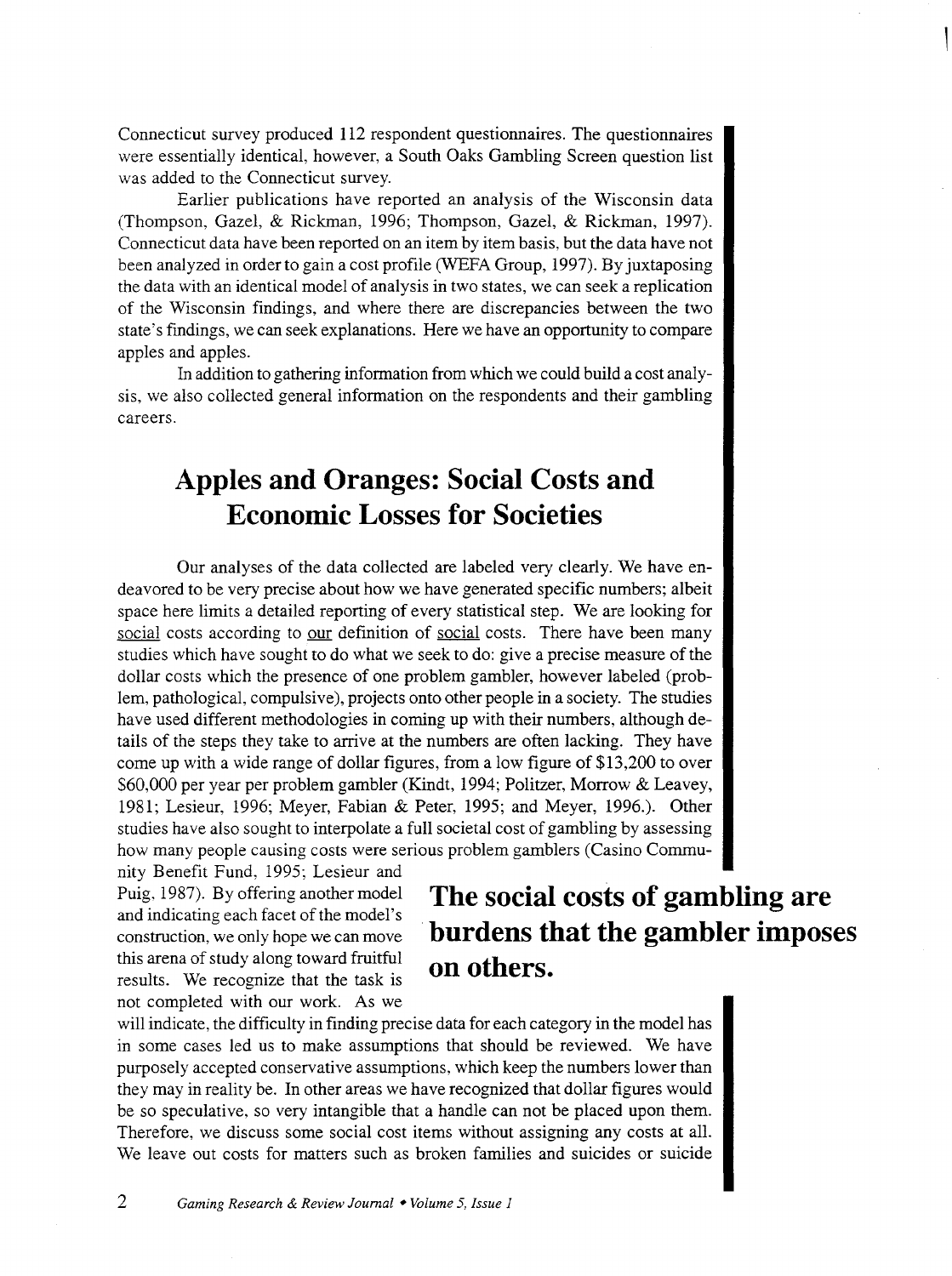*Social Costs of Gambling: A Comparative Study of Nutmeg And Cheese State Gamblers*  attempts related to problem gambling. This again leads us only to conclude that the numbers we present are probably lower than the social cost figure is in reality.

We are defining social costs for our study, we are not deferring to definitions that others make, no matter their status in any academic discipline. The social costs we are seeking to reduce to dollar figures are the costs that the gambler imposes upon people who are not participating in the gambling process as a result of his or her gambling and gambling related activities. The social costs of gambling are burdens that the gambler imposes on others. Others would not have these burdens if the individual were not participating in gambling activities. Social costs ARE cost transfers from one individual who is gambling to others who are not involved in gambling.

The social costs that we analyze may or may not fit into categories that some others would call social costs. Some fit while others do not fit into models of economic costs for society that have been designed by economists. In another study we have examined the economic costs of casino gambling in Wisconsin by applying a model that would be more to the liking of these economists. We looked at the presence of casinos in communities and asked just how much money flowed into and out of the community as a result of the presence of casino gambling. The net result constituted the economic cost. We did not consider the costs of compulsive gambling in that study, but we did suggest that part of those costs should be added to the economic equation (Thompson, Gazel, & Rickman, 1995). Here we are NOT looking only at costs which result in the loss of resources for the entire society, although some of the costs measured do precisely that. Moneys that have to be spent on police resources and on the judicial system because of the criminal activity of gamblers do result in such collective losses for everyone in a society. They are BOTH economic costs for a society and social costs for a society.

We reject criticisms of our model which say that social costs may not include costs that are imposed upon non-gambling individuals or groups of individuals while not being imposed upon all the members of the society (Walker and Barnett, 1997). Our critics have suggested that we cannot call a theft a social cost. WE DO CALL A THEFT A SOCIAL COST. One critic quoted economist Steven Lansburg to the effect that if the value of the stolen good remains in the community, the community has not incurred a loss. The "stolen property does not cease to exist. When a television set is moved from one house to another, it remains as reliable a source of entertainment as it ever was. This is true even when the new recipient of those services is a thief or a dealer in stolen property" (Lansburg, 1993, pp. 97-98, quoted in Walker and Barnett, 1997). We don't say our critics are wrong. Not at all. They are simply pursuing a different definition of costs than we are pursuing. It is a matter of apples and oranges.

We include the cost of stolen money and goods by a compulsive gambler to support gambling activity as a social cost of gambling. We include unpaid debts as well. We DON'T CARE whether or not the money has left the community; we DO CARE if the activity of the gambler has resulted in a reduction of wealth to other people who have not been willing partners in the gambling activity or the thieving activity involved. We do not suggest that it may not be valuable to know how much of the social costs also are moneys leaving the community (however defined geographically). Indeed if we can know this information precisely we can then add it to the positive and negative flows of money to a community as a result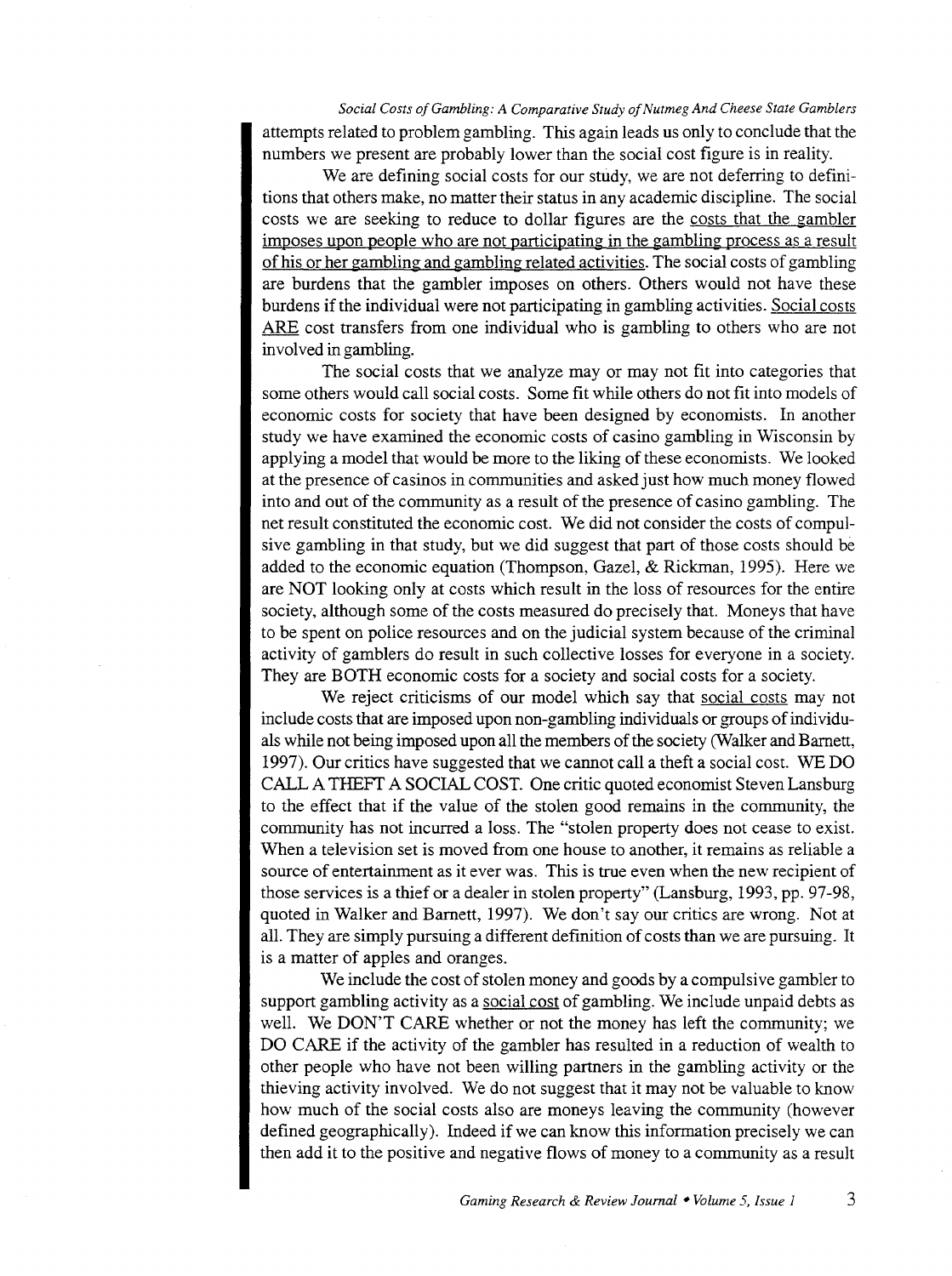of the presence of a gambling activity and hence determine a better net figure for economic gains and losses.

## **The Survey Profiles**

### **Demographics**

The groups surveyed in Wisconsin and Connecticut demonstrated many common demographic characteristics, yet some notable differences between the two groups deserve special comments. The similarities do permit us, however, to highlight some more striking differences in the gambling behaviors of the groups surveyed.

Both groups were decidedly male. In Wisconsin 71 (72%) of 98 respondents were male, while 87 (78%) of 112 in Connecticut were male. The median age of each group was in the 40s. In Wisconsin it was 43 years, in Connecticut it was 47 years. Almost all were white. In Wisconsin 95 were, while one was Hispanic, and two were Native Americans. The Connecticut respondents included 105 whites, two Asians, and two Native Americans among 109 respondents. The largest number of respondents were Roman Catholics, however, while in Wisconsin 45% fell into this category, in Connecticut the number totaled 74% of those surveyed. Forty-one per cent were Protestants in Wisconsin, while only 13% were in Connecticut. Only one Wisconsin GA member surveyed was Jewish, while 10% in Connecticut were.

In each state 52% of those surveyed were married, while in Wisconsin 31% were divorced or separated, and in Connecticut 32% were in this category. The others were single, either widowed or never married. Seventy per cent of the Wisconsin GA members who were divorced or separated indicated that gambling problems caused their family break-ups. Thirty-two of 58 Connecticut members who had been divorced or separated at some time, indicated that gambling was the primary cause for their separations.

Education levels of the respondents in Connecticut were somewhat higher as 22% completed college, compared with 13% in Wisconsin. There were also more professionals among the Connecticut GA members, 13% compared with 3% in Wisconsin. Each had approximately the same portion of white-collar workers and salespeople  $(45\%$  and  $46\%)$ , but Wisconsin had more blue-collar and technical or manual workers (45% to 32%). Accordingly, it was expected that Connecticut incomes were higher. Such was the case. The median income in Wisconsin fell into the \$25,000 to \$50,000 category. Thirty-eight per cent earned over \$50,000, while 22% had incomes below \$25,000. The median income in Connecticut was between \$50,000 and \$75,000, while 60% earned over \$50,000 and only 12% earned less than \$25,000.

### **Gambling Histories**

Table 1 illustrates attributes of the gambling careers of those in Wisconsin and Connecticut GA groups. The problem gamblers in Connecticut exhibited longer careers in wagering activities. While the group's median age was four years older,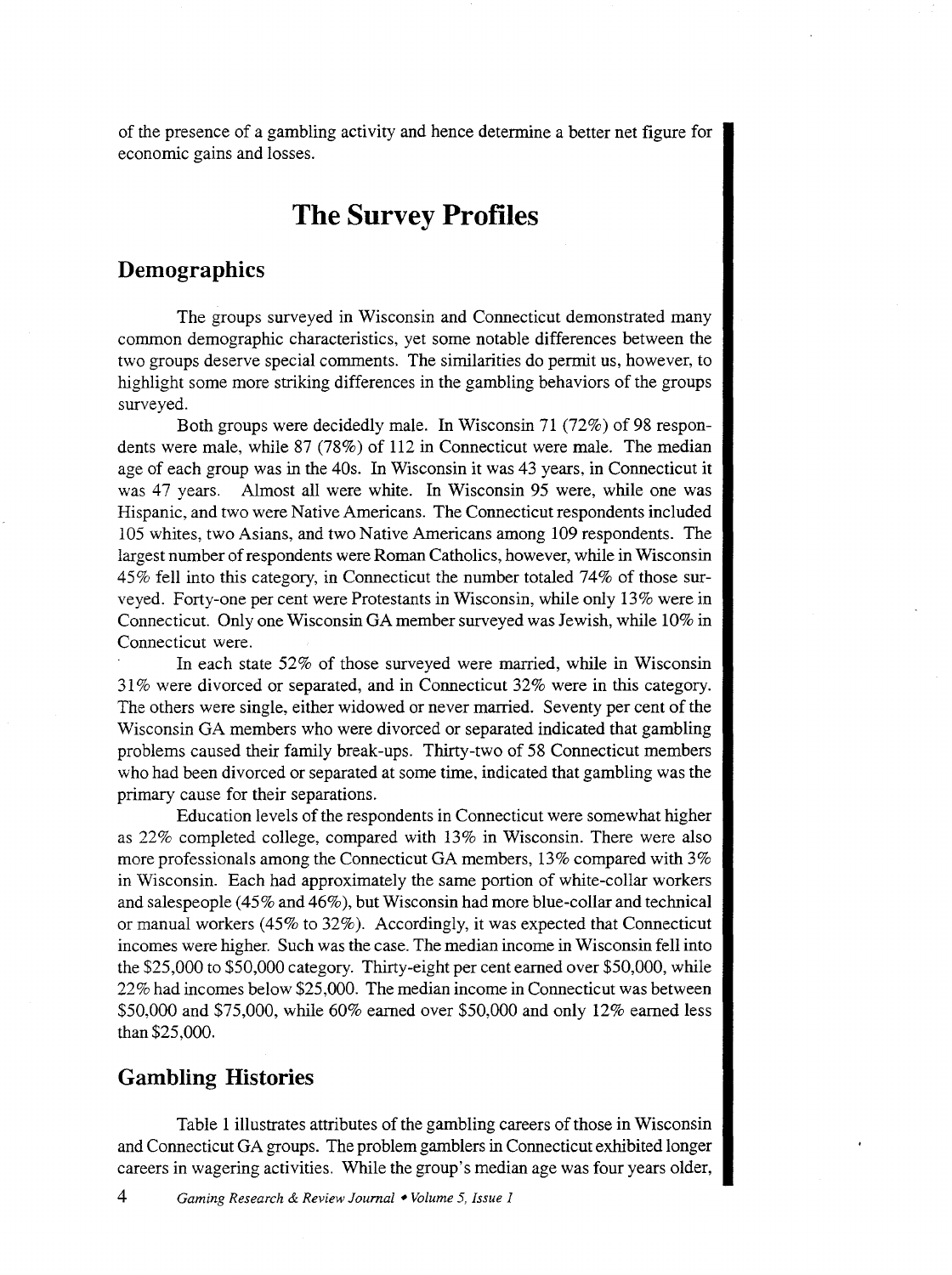*Social Costs of Gambling: A Comparative Study of Nutmeg And Cheese State Gamblers*  they began gambling four years sooner, at a median age of 16 compared to 20 in Wisconsin. They started heavy (weekly) gambling ten years sooner (21 to 31), while they started borrowing for gambling at 27, compared with 33 in Wisconsin. The Connecticut gamblers indicated that their gambling problems began at 29 compared to 35.5 for Wisconsin gamblers. Gambling careers were also longer in Con-. necticut. By examining individual times between onset of gambling problems and their first meeting of GA (or other treatment) we found a median problem gambling career of about 9 years in Connecticut and only 3 years in Wisconsin. The times each group had attended GA meetings was approximately the same, 1.45 years in Wisconsin and 2 years in Connecticut.

| <b>Table 1</b><br><b>Attributes of Gambling Careers</b> |                       |                         |  |
|---------------------------------------------------------|-----------------------|-------------------------|--|
|                                                         | Wisconsin<br>(median) | Connecticut<br>(median) |  |
| Gambling began (age)                                    | $20$ yrs              | $16$ yrs                |  |
| Heavy (weekly) gambling began(age)                      | 31                    | 21                      |  |
| First borrowed to gamble (age)                          | 33                    | 27                      |  |
| Gambling problems began (age)                           | 35.5                  | 29                      |  |
| Length of gambling career                               | 3                     | 9                       |  |
| Time in GA                                              | 1.45                  | 2                       |  |
| Age now                                                 | 43                    | 47                      |  |

We asked the gamblers in treatment which games represented the source of their greatest problems. In open ended questions, the respondents in both states indicated they were drawn mostly to casinos and casino type games. The results were quite comparable as indicated in Tables 2 and 3. It should be noted, however, that the Connecticut respondents collectively found substantial problems in gambling with bookies, at off-track gaming centers and at jai alai games. These forms of gambling were certainly more accessible to the Connecticut gamblers. Jai alai is played for gamblers only in New England and Florida. Wisconsin has no off-track betting.

| Table 2<br>Problem Games for Connecticut Problem Gamblers (N=112)<br>Number and percentage indicating this game was a "Definite Problem" |    |          |  |  |
|------------------------------------------------------------------------------------------------------------------------------------------|----|----------|--|--|
| Native American Table Games                                                                                                              | 46 | $(41\%)$ |  |  |
| Native American Video Slots                                                                                                              | 29 | (26%)    |  |  |
| Native American Video Poker                                                                                                              | 13 | $(12\%)$ |  |  |
| Other Casino Tables                                                                                                                      | 42 | (38%)    |  |  |
| Other Casino Slots                                                                                                                       | 21 | $(19\%)$ |  |  |
| Other Video Poker                                                                                                                        | 12 | $(11\%)$ |  |  |
| Race Tracks                                                                                                                              | 31 | (28%)    |  |  |
| Off-Track Betting                                                                                                                        | 25 | (22%)    |  |  |
| <b>Bookies</b>                                                                                                                           | 40 | (36%)    |  |  |
| Lottery Numbers                                                                                                                          | 24 | $(21\%)$ |  |  |
| Lotto                                                                                                                                    | 26 | (23%)    |  |  |
| Instant Lottery                                                                                                                          | 30 | (27%)    |  |  |
| Jai Alai                                                                                                                                 | 26 | (23%)    |  |  |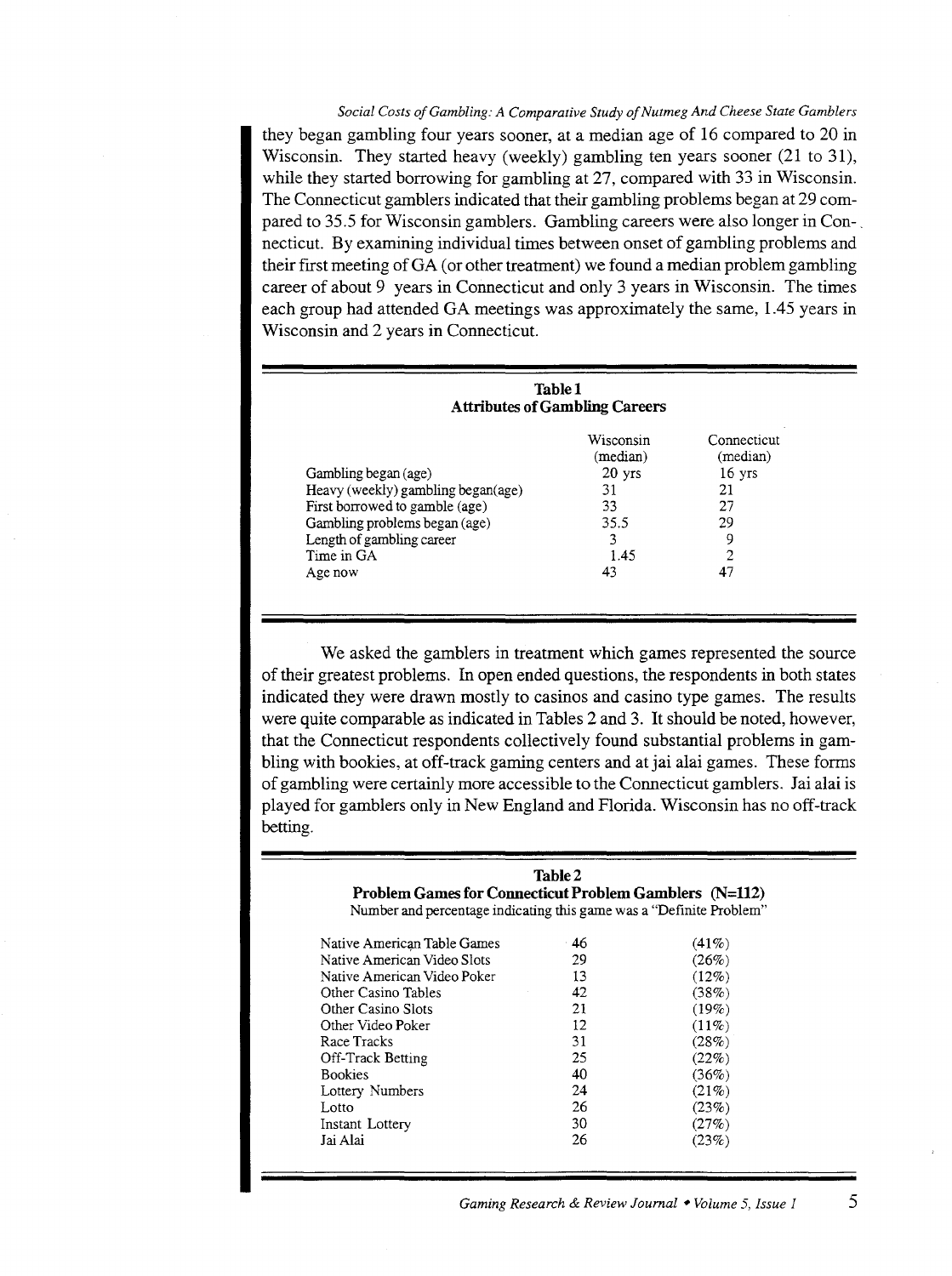| Table 3<br><b>Problem Games for Wisconsin Problem Gamblers (N=98)</b> |    |          |  |  |  |
|-----------------------------------------------------------------------|----|----------|--|--|--|
| Number and percentage indicating this game was a serious problem      |    |          |  |  |  |
| Native American Casinos                                               | 80 | (82%)    |  |  |  |
| Non-Casino Slots                                                      | 32 | (33%)    |  |  |  |
| Other Casino                                                          | 26 | (27%)    |  |  |  |
| Lottery                                                               | 20 | $(20\%)$ |  |  |  |
| Riverboat Casino                                                      | 17 | (17%)    |  |  |  |
| Race Tracks                                                           | 16 | $(16\%)$ |  |  |  |

### Fruit in the Fields: Consequences of Gambling

#### a. Volume of Gambling Related Activity and Source of Funds

There was an extreme range of reported lifetime losses in surveys in both states. In both Connecticut and Wisconsin a few gamblers reported losing over one million dollars. The median losses were \$82,500 in Connecticut and \$45,000 in Wisconsin. In the last twelve months before treatment median Connecticut losses were \$20,000, while in Wisconsin they were \$12,000.

At the time of beginning treatment Connecticut gamblers had median debts of \$30,000 compared with \$20,000 in Wisconsin. The sources of gambling funds are indicated in Table 4. In both states household funds and credit cards were the leading sources—identified by over 80% of the gamblers. These sources were followed by selling stocks and other securities and bank loans, and selling personal and family property. Writing bad checks was a prevalent practice of a majority of the gamblers before they entered treatment. A majority also borrowed from relatives, while less turned to their spouses. Among all these sources indicated, the spouse was the last source to be approached. In Connecticut, a much higher portion turned to bookies and loan sharks, while casino credit was used somewhat more in Connecticut as well.

| Table 4<br><b>Sources of Funds for Gambling</b> |                          |          |    |                       |  |
|-------------------------------------------------|--------------------------|----------|----|-----------------------|--|
|                                                 | Connecticut<br>$(N=112)$ |          |    | Wisconsin<br>$(N=98)$ |  |
| Household                                       | 100                      | (89%)    | 88 | $(90\%)$              |  |
| Credit Cards                                    | 94                       | (84%)    | 82 | (84%)                 |  |
| <b>Banks</b>                                    | 89                       | $(80\%)$ | 75 | (77%)                 |  |
| Sold Stocks                                     | 89                       | $(80\%)$ | 41 | (42%)                 |  |
| <b>Bad Checks</b>                               | 74                       | $(69\%)$ | 53 | (54%)                 |  |
| Sold Property                                   | 53                       | (47%)    | 39 | $(40\%)$              |  |
| Relatives                                       | 75                       | (67%)    | 51 | (52%)                 |  |
| Spouse                                          | 55                       | $(49\%)$ | 38 | (39%)                 |  |
| <b>Bookies</b>                                  | 41                       | (37%)    | 13 | (13%)                 |  |
| Loan Sharks                                     | 26                       | (23%)    | 4  | (4%)                  |  |
| Casino Credit                                   | 20                       | $(18\%)$ | 13 | (13%)                 |  |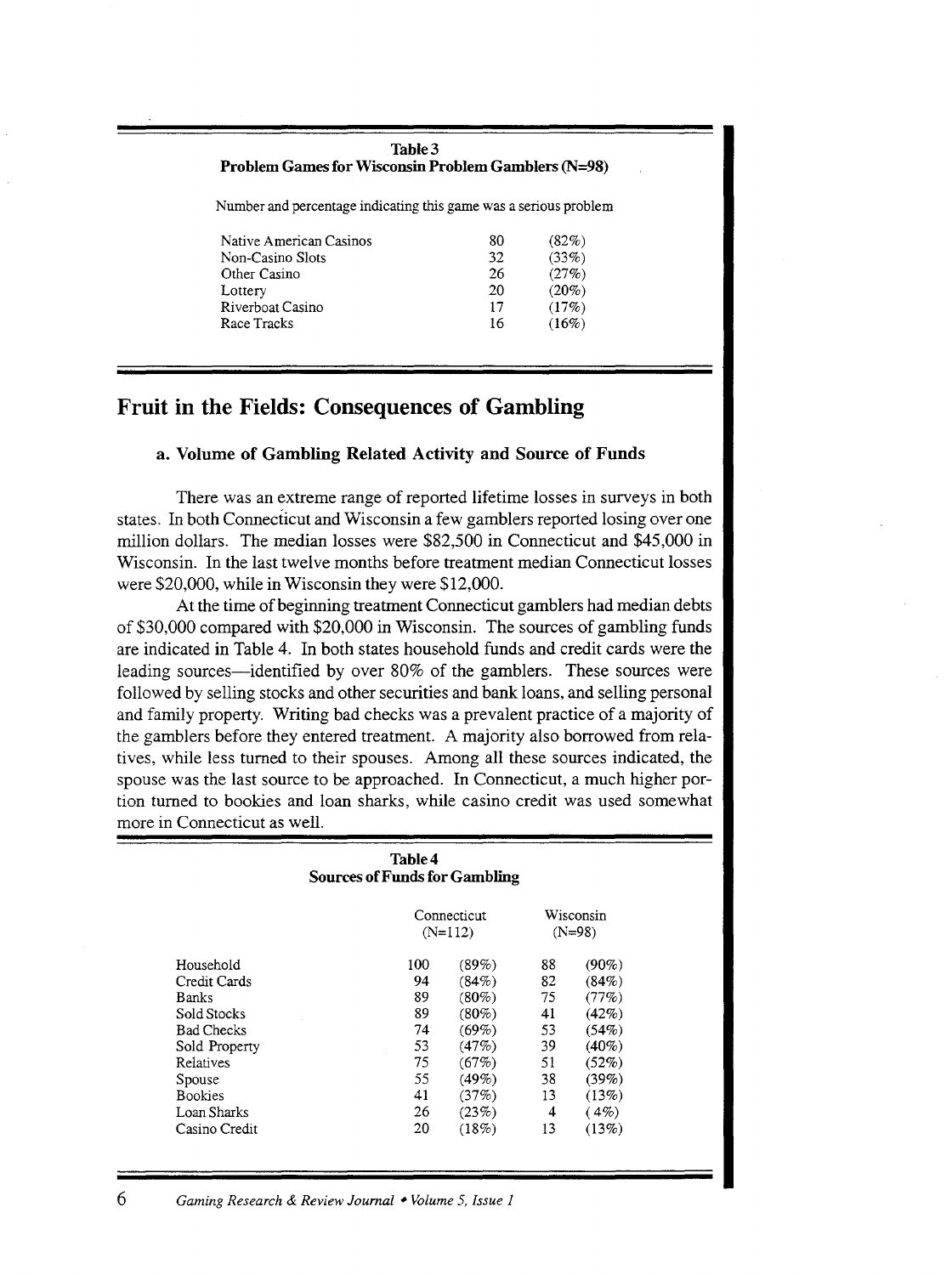*Social Costs of Gambling: A Comparative Study of Nutmeg And Cheese State Gamblers*  The debts incurred by the gamblers produced consequences. In both surveys we found that 23% of the respondents went into bankruptcy because of gambling related debts. The gamblers were also sued over debts. There were 53 such law suits in Connecticut and 20 cases in Wisconsin.

A large number of respondents in both states admitted to stealing in order to have gambling funds. In Connecticut, 54 of 98 said they stole; 44 of 108 said they stole from their employers. In Wisconsin, 32 of 98 stole from employers, while 40 of 82 admitted to stealing from others. Several large thefts (over \$100,000) were excluded from the analysis. Average thefts amounted to \$22,533 in Connecticut and \$5,738 in Wisconsin.

#### b. Workplace Consequences

Over one third of the Connecticut gamblers and one-fifth of those surveyed in Wisconsin had lost jobs because of gambling. The average unemployment (over all gamblers surveyed) in each jurisdiction was over two months. Moreover, the average gambler lost 7.5 hours of work a month in Wisconsin and 9.8 hours per month in Connecticut from the workplace due to gambling activities.

#### c. Welfare Support of Gamblers

A number of GA gamblers received public assistance as a direct result of their gambling activity. In Connecticut 10 of 103 (10%) received food stamps and seven received other welfare payments (such as aid to dependent children) as a result of gambling. In Wisconsin, three had received food stamps because of gambling, and one aid to domestic children payment.

#### d. Crime

While a decided majority of the gamblers admitted to crimes and thefts as a result of their gambling activity, only a minority had been arrested as a result of these crimes. Of the Connecticut respondents 28 of 107 (26%) said they had been arrested. In total they reported 48 arrests. They had 41 trials with 19 convictions. Twenty were placed on probation and sixteen incarcerated serving a total of 105 months in jail or prison, an average of .94 months for the entire group of 112.

Only 14 in Wisconsin indicated gambling related arrests. They had been arrested 22 times. Eleven had been convicted for gambling related activities; three of these had multiple convictions. Eleven had been incarcerated serving a total of 82.1 months or an average of .9 months for each of the 98. Most of the crimes were property crimes; two forgeries, three thefts, two bad checks, one fraud, one child support infraction, and three driving while intoxicated. Eight had been on probation because of gambling related crimes.

#### e. Treatment

Seventy-three of the Connecticut gamblers had visited doctors and therapists because of their gambling problems. Ten had been hospitalized. The average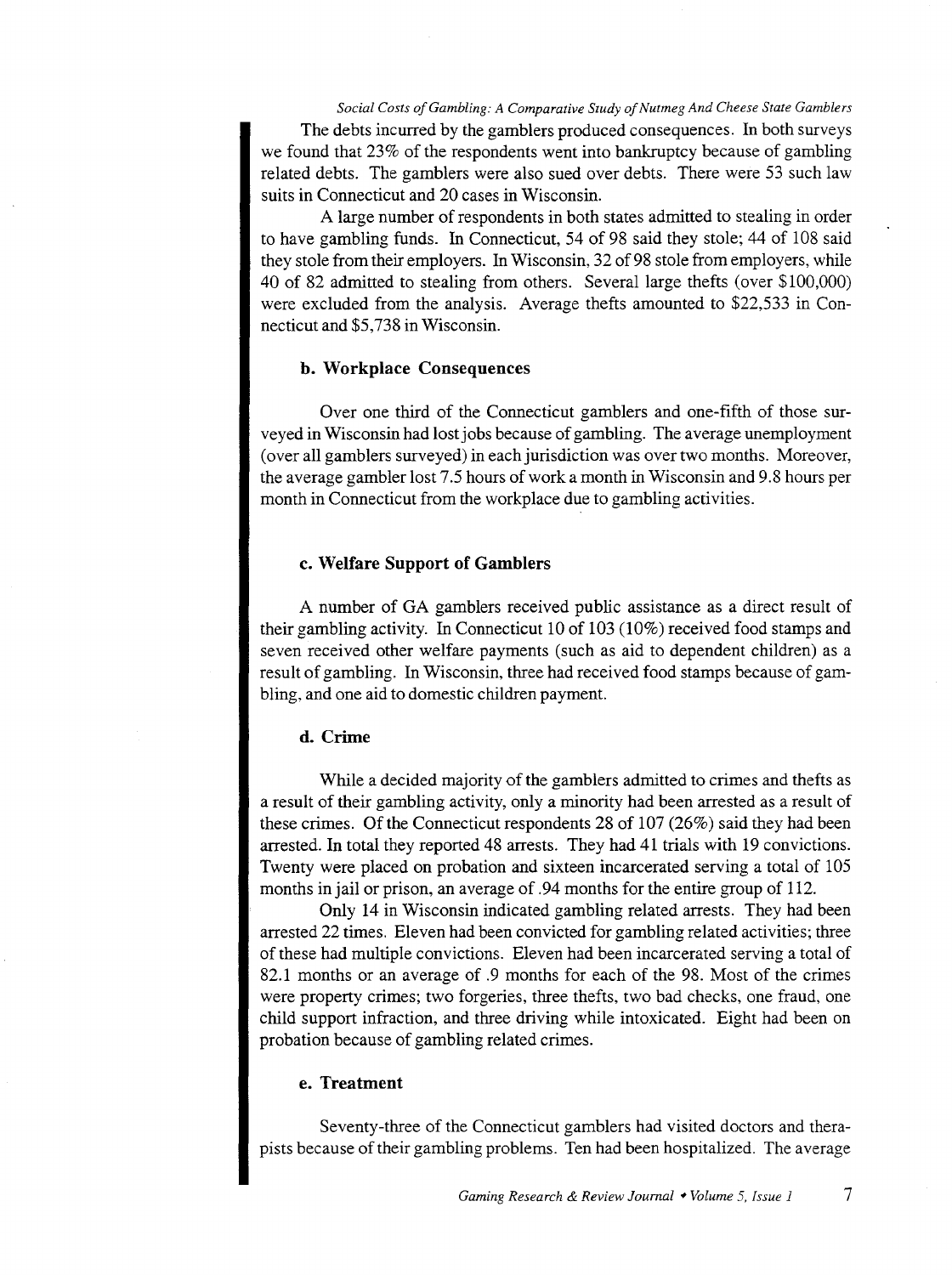cost of treatment was \$761. Seventy-one of 103 (69%) indicated that they had insurance coverage for these costs.

In Wisconsin, 64 gamblers had undergone some treatment. Fifty-seven (58.2%) reported that they had been to a therapist for their gambling problems. Fifteen reported having been hospitalized because of gambling problems. The average treatment cost was \$2,625. Overall 65 (66.3%) said they had insurance coverage for therapy and other treatment programs.

#### **f. Other Consequences of Gambling**

The problems gamblers have affect people in financial as well as nonfinancial ways. Reports on compulsive gamblers have suggested that one person's gambling may have profound effects on as many as 10 to 20 other persons (Dunne, 1985; Lesieur and Puig, 1987). As mentioned above, family members are perhaps the most profoundly affected persons, as majorities in both states who had been divorced or separated indicated that gambling was the main cause of their family break-up.

These domestic failures carry lifetime consequences for their children. Real societal costs are attached to such family disruptions and also to the family turmoil caused by gambling. Those costs are nearly impossible for researchers to capture, but they are real. Also, we did not have the data to assess judicial system costs to the processes of divorce, although again we know that these costs are also very real. As we are not able to put dollar values on such costs in Connecticut and Wisconsin, they will not appear in our calculations. However, their existence necessarily renders the numbers we present to appear to be lower than they really are. It can be pointed out that a study in New South Wales assigned a public cost of \$2,000 (\$A) to each gambling generated divorce (Casino Community Benefit Fund, 1995).

Of course the domestic disruptions resulting from severe gambling problems impact the individual foremost. As many chase their impossible dreams toward the ends of an illusive rainbow they find not a pot of gold but a mental state of complete despair. According to studies, compulsive gamblers are much more likely than other people to commit suicide (Lesieur, 1992). We have no direct evidence to present supporting those findings, however, our questionnaires certainly suggest their validity. The 112 Connecticut respondents collectively revealed severe problems. Eighty (71%) said they had "wanted to die" because of gambling problems; 72 (64%) had suicidal thoughts, and 49 ( 44%) had planned their own deaths. Eighteen (17%) actually reported that they attempted suicide. In Wisconsin the results were similar but even more severe. Seventy-nine (81%) reported that they had experienced feelings of being "so low" that they wished to die; 69 (71%) had thoughts about committing suicide; 54 (55%) had planned how they would commit suicide; while 23 (24%) reported that they had actually attempted suicide. Costs are not assigned to these phenomena, again because the data available do not permit analysis. And again, this does not mean that the costs are non-existent, only that our bottom line numbers must be considered underestimates of the actual social costs of gambling in a society.

The personal tragedies of compulsive gamblers are compounded by other problems in their lives; however, we found that only a minority of the GA members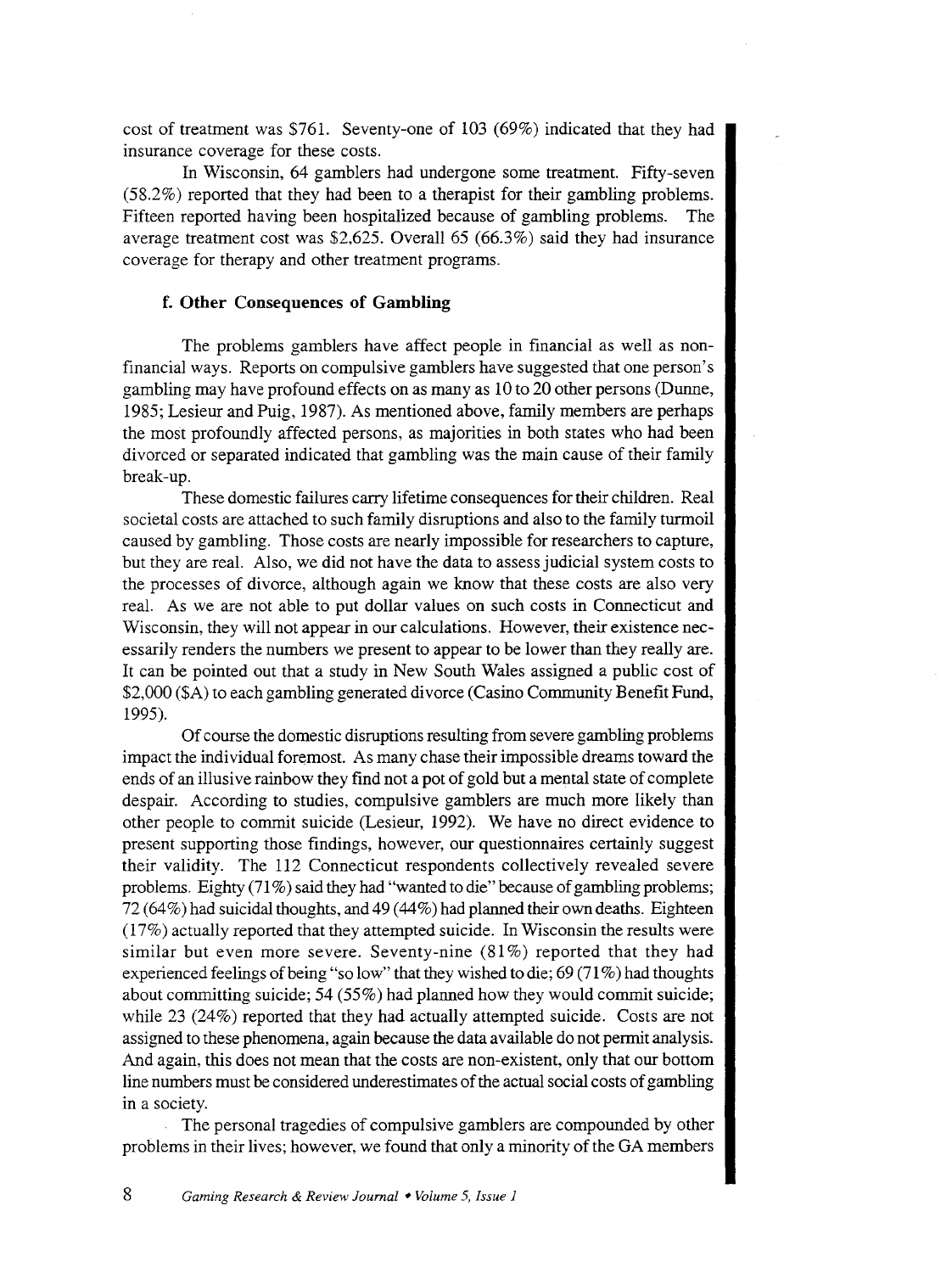*Social Costs of Gambling: A Comparative Study of Nutmeg And Cheese State Gamblers*  claimed to have other serious addictions. In Connecticut 29% and in Wisconsin 31% claimed to be alcoholics, 33% and 25% compulsive shoppers, 30% and 23% compulsive overeaters, and 20% and 15% drug addicts.

It must be noted that our assumption that problem gamblers would have some other major problems, even addictions, led us to carefully ask the respondents to identify factors that were specifically gambling related. For instance, in our analysis we consider only the arrests that were for gambling related crimes, not all arrests. In Wisconsin 38 gamblers indicated they had been arrested, but only 14 said because of gambling problems. We only used the 14 for social cost calculations.

## **The Harvests of Pain for Society: A Cost Analysis**

### **Hard Questions: A Caveat of Caution**

How much does one serious problem gambler cost to society? That is the essential question. Do we have a model that can be reliably used to gain a firm grasp on these costs? Can the model be used for comparative analyses of gambling across jurisdictional lines? As we were charged to respond when we were graduate students: Do our data present material for fruitful analysis?

These are not easy questions to answer, but the answers are the object of this research project. To determine costs we look to the evidence we have reviewed above. We consider employment costs, bad debts and civil court costs, thefts and criminal justice costs, the costs of therapy, and welfare costs.

We have defined who a serious problem gambler is quite simply by selecting the objects of our interviews---problem gamblers who were in treatment. For this reason, we must be careful when we attempt to project these individualized costs onto a society as a whole in a collective manner. We can make no firm claims that these respondents are a representative sample of any but other serious problem gamblers in treatment. We are not presenting evidence regarding how many in society as a whole share the attributes of these serious problem gamblers.

We did ask the Connecticut respondents to answer the South Oaks Gambling Screen (SOGS) questionnaire (Lesieur and Blume, 1987). Of those that did, 80% had SOGS scores of 10 or more. These were individuals in a therapy setting that emphasized and gave social support to a truthful revealing of gambling problems. Also, the questionnaires in all cases were completed in an anonymous fashion. While telephone surveys may find very few reporting SOGS scores as high as 10, probably under one percent, those surveys certainly present gross under-estimations of problem gambling (Walker, 1992). Additionally, a projection of these costs onto one or two percent of the population may represent an under-estimation of full social costs of gambling because persons with much lower levels of gambling problems (ones who might answer a SOGS survey with two or three or four positive responses) still do impose some social costs on society. Persons not yet at the threshold of serious problem gambling may steal time and money from the workplace in order to gamble, they may experience a debtor condition beyond their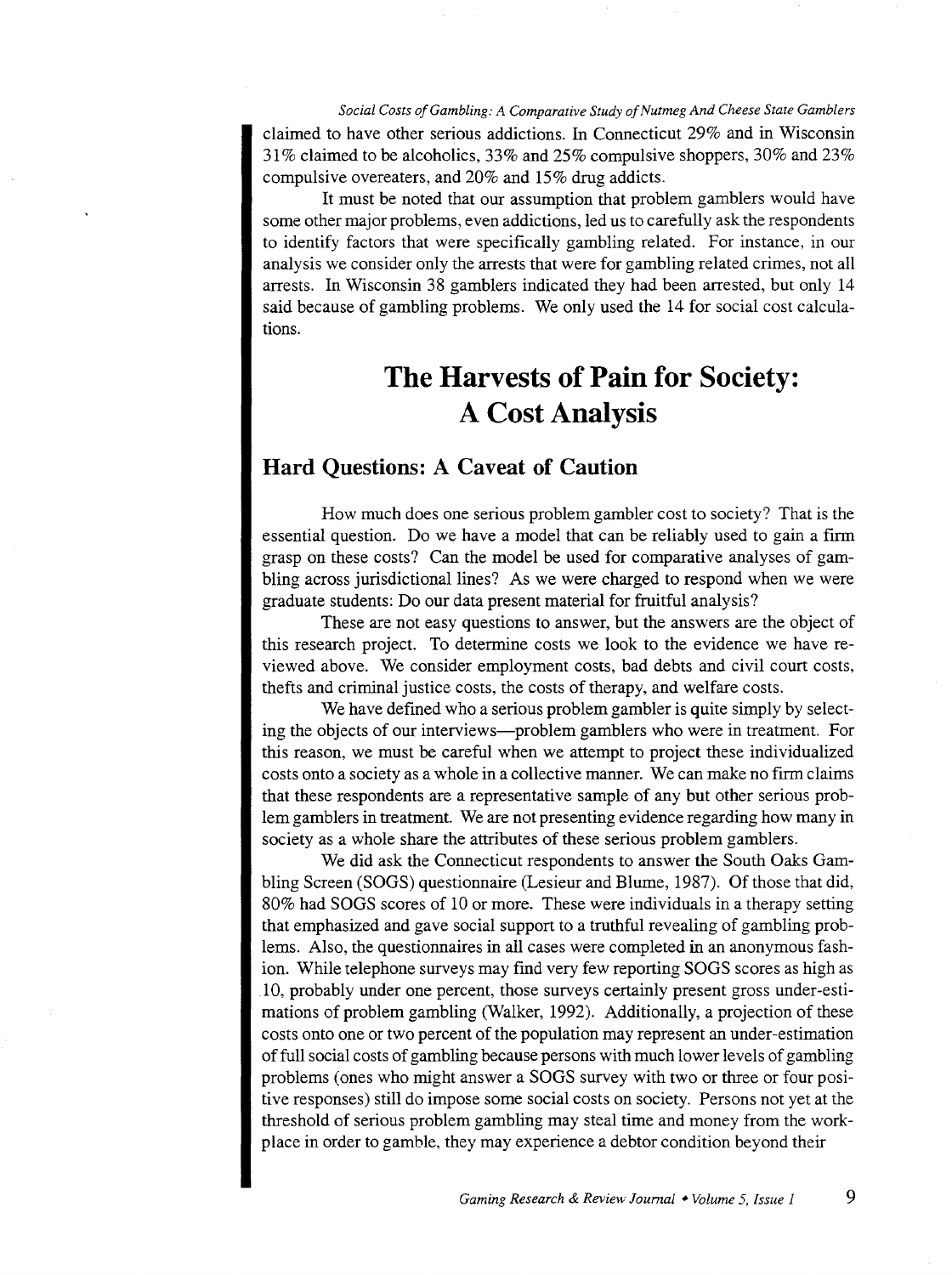means, they may encounter marital and family discord. We have not considered the social costs of a serious gambler, only those of these serious problem gamblers.

### **Annualized and Individualized Costs-Analysis**

The calculations of costs were individualized and annualized. That is, we sought to find the annual social cost of the activity of one single serious problem gambler. In several cases this meant determining the career costs of serious problem gambling and dividing them by 3.0 years—the approximate median length of a serious problem gambler's career.

While the Connecticut gambling career was longer in duration, we made a judgement that our comparative effort would lose value if we interpreted the length of the gambler's "fall" to be the same in both states. The duration of gambling problems in Connecticut must merit a separate explanation, but here it is reasonable to assume that the heaviest burdens of that career must have been felt in the latter stages. For that reason we also use a three-year period of time for assessing the costs, and divide the Connecticut costs by three in order to annualize them.

In our previous publication of our Wisconsin analysis, we do provide more detail on calculations and also indicate sources of data regarding welfare costs, e.g., food stamp payments, average AFDC, unemployment compensation, average wages (Thompson, Gazel, & Rickman, 1996).

#### **a-1. Employment costs: Connecticut.**

The gamblers reported missing 9.8 hours a month from work because of gambling. This is 118 hours a year at \$15 per hour, representing a cost of  $$1,770$  a year in stolen wages. We did not attempt to estimate the cost of lost productivity of the worker who showed up for work but was in a state of preoccupation with gambling. Some other cost studies of gambling have factored this into their equations.

We also figured costs on the basis of \$732 a month unemployment compensation; an average time of two months on unemployment compensation resulted in societal costs of \$1,464 spread over three years, for an annual individual cost of \$488.

#### **a-2. Employment Costs: Wisconsin.**

Discounting extreme cases, the average Wisconsin respondent lost 7.5 hours a month from work due to gambling. We calculated the value of 88.6 hours a year at \$15 an hour to be  $$1.328.76$ . The annualized unemployment costs for the average gambler was, as in Connecticut, \$488.

#### **b. Productivity Losses.**

The marginal value of a serious problem gambler's lost labor due to unemployment represents a social cost. In each survey an average loss of two months wages over three years is represented by a social cost of \$1,666 considering a wage of \$15 per hour or \$2,500 per month.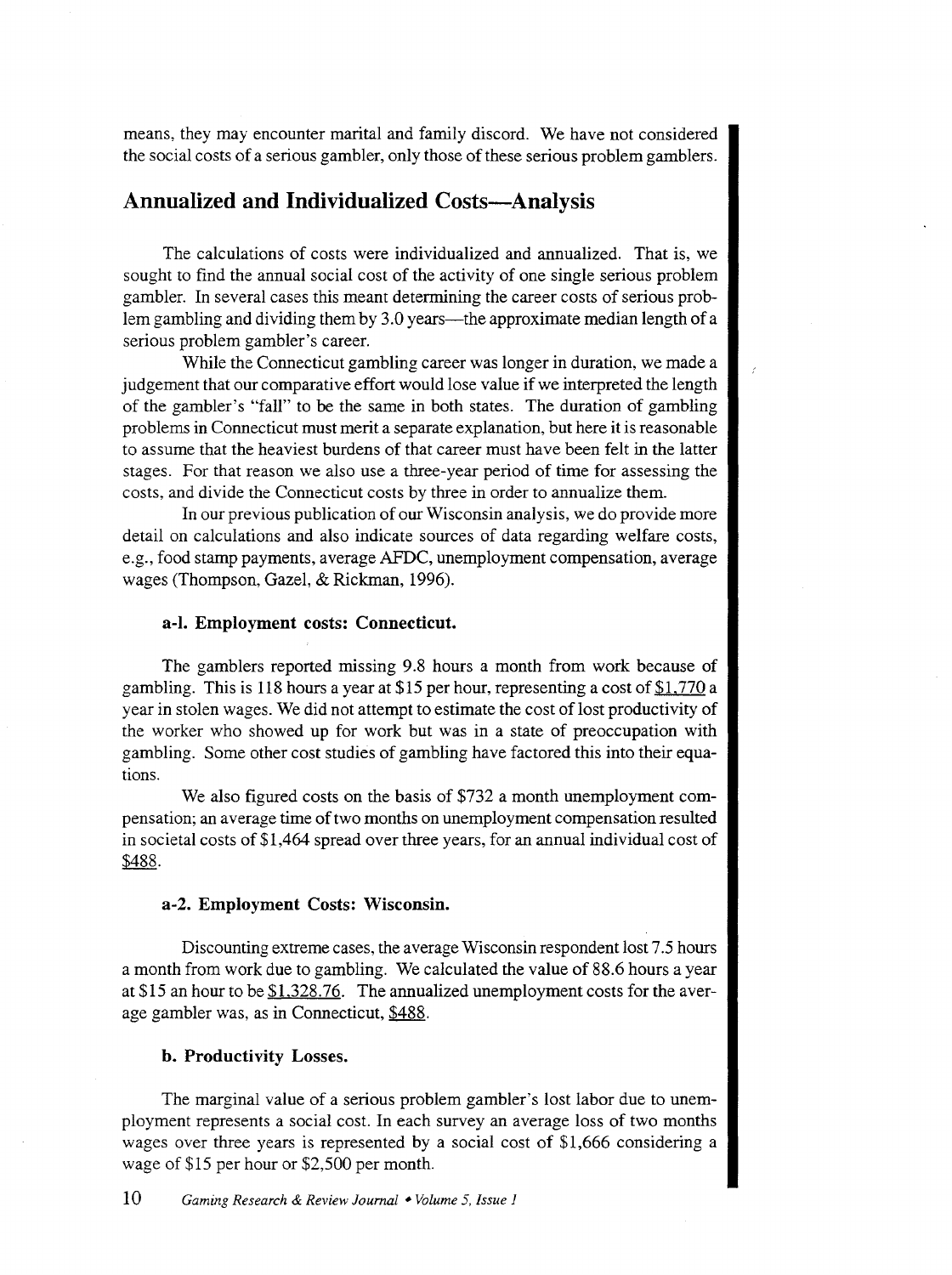*Social Costs of Gambling: A Comparative Study of Nutmeg And Cheese State Gamblers* 

#### **c-1. Bad Debts: Connecticut.**

We decided to use debt figures at the time of joining GA for our calculations. However we considered that only those debts held by persons who declared bankruptcy would be considered social costs. Again, this was done to make the numbers very conservative, to make the numbers a rock-base number for analysis. Because of the very wide range of debts we used median numbers. The median debt was \$30,000 in Connecticut, or \$10,000 annualized. As 23% of the respondents indicated they had filed bankruptcies, the social debt cost was \$2.300.

#### **c-2. Bad Debts: Wisconsin.**

Of the median \$20,000 debt, 23% was held by gamblers who used bankruptcy courts. Annualized, this represents a social cost of \$1,533.

#### **d. Theft.**

The average theft of \$22,533 was annualized to a social cost of  $$7,219$  per gambler in Connecticut. In Wisconsin the average theft of \$5,738 was annualized to \$1.733.

#### **e-1. Civil Court Procedures: Connecticut.**

We considered that each court case cost society \$3,750 (Thompson, Gazel, & Rickman, 1996). This cost represents cost of public counsel (many gamblers will not have funds and so have benefit of public counsel), costs of judicial and other court personnel salaries, and court facilities. The \$3,750 figure is one-half the per case cost of operating the trial courts of the federal judiciary. There were 26 bankruptcy cases and 22 other civil cases in Connecticut, or 16 per year, at a total cost of \$60,000, or an individualized cost of \$536.

#### e-2. **Civil Proceedings: Wisconsin.**

There were 22 bankruptcies and 20 other civil cases generated by the gamblers in Wisconsin. This represented 14 per year at a cost of \$52,500 or \$535 per gambler.

#### **f-1. Criminal Justice: Connecticut.**

There were 48 criminal arrests in Connecticut, or 16 per year. We cost these out at \$500 each, or an annual cost of \$8,000 spread over the 112 for individualized annual costs of  $$71$ . Forty-one trials (at \$3,750) cost \$153,750. Annualized and individualized, this amounted to social costs of \$458. Twenty were placed on probation at a cost each of \$5,600, assuming a two-year term at \$2,800. This total social cost of \$112,000 was individualized and annualized to a social cost of \$333.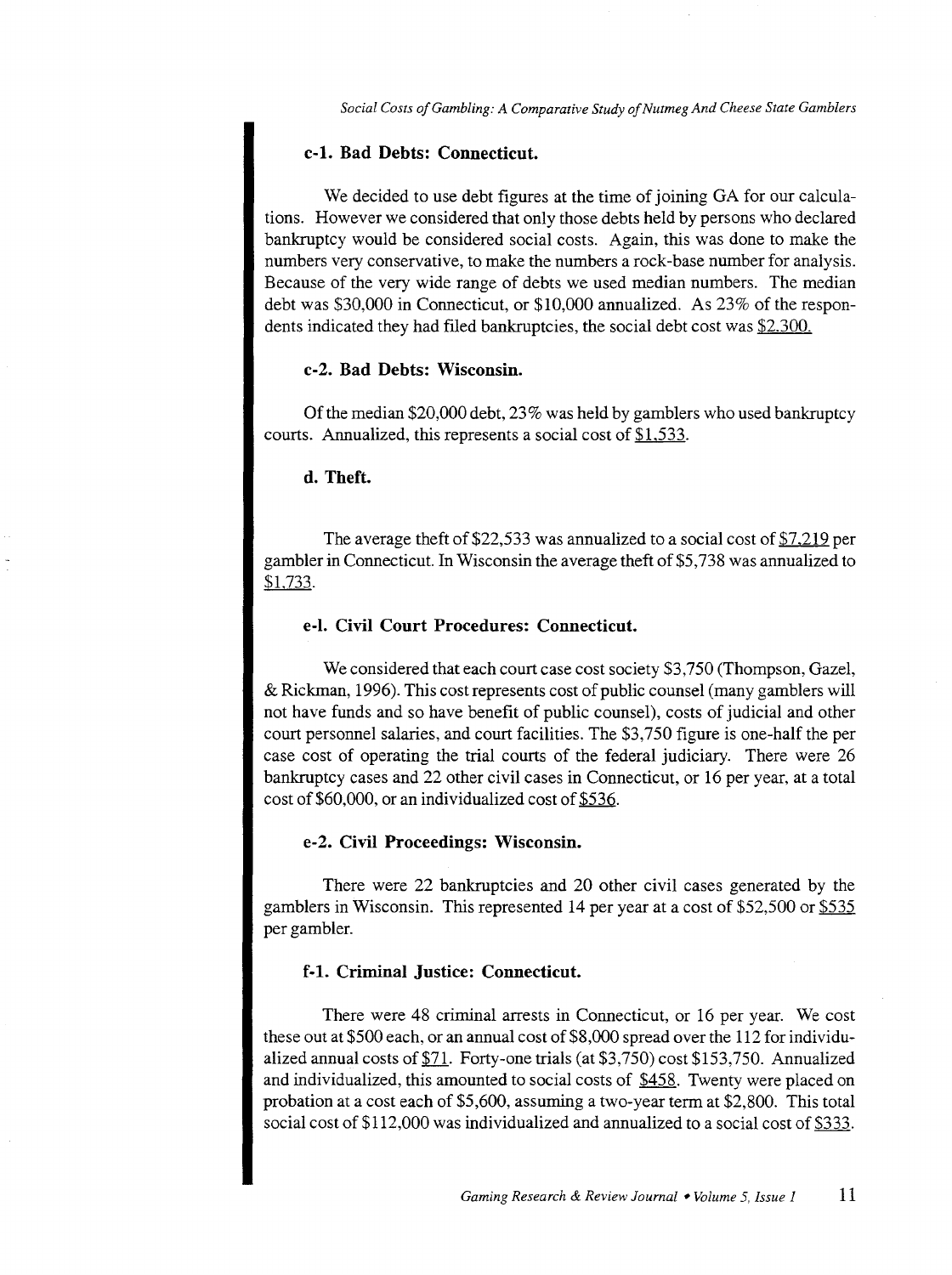Average incarceration time of .93 months was cost at a figure of \$1,800 per month or \$1,674 per gambler, and \$556 per gambler per year.

#### f-2. Criminal Justice: Wisconsin.

Twenty-two arrests, individualized and annualized produced social costs of \$38. Fourteen trials produced social costs of \$179. Eight cases of probation resulted in social costs of \$152. An average incarceration of .89 months cost \$534.

#### g-1. Welfare Costs: Connecticut.

Ten gamblers said they were receiving food stamps as a result of their gambling problems, and seven said they received other welfare. We put an annual cost of food stamps at \$2,000 a year and assumed that the gambler received them for all three years before treatment. This represented an annual cost of \$178. We apply the average AFDC cost of \$460 a month to the 7 on welfare as a result of gambling. Individualized, this represents a social cost of \$345.

#### g-2. Welfare Costs: Wisconsin.

Three food stamp recipients (because of gambling) represent a social cost of \$61. One AFDC represents a social cost of \$56.

#### h-1. Treatment Costs: Connecticut.

Seventy-three respondents indicated they had visited doctors for treatment of gambling problems, while ten had been hospitalized for this treatment. Across this group the average treatment cost was \$761. Annualized to the entire 112, this represents a cost of \$165. We considered only 69% or \$114 of this to be a social cost as that number of persons said the treatment was covered by insurance (The full amount would represent an economic cost to society, but we are only considering costs directly projected to other individuals).

#### h-2. Treatment Costs: Wisconsin.

Sixty-four respondents indicated they had undergone treatment at an average cost of \$2,626 each. Annualized and spread over the 98 this represents a cost of \$571. Two-thirds (66%) said this cost was covered by insurance. We determined the social cost therefore to be \$377.

## **Conclusion-Total Social Costs**

The above results are summarized and totaled on Table 5. Our analysis results in a determination that the social cost of a serious problem gambler in Connecticut is \$15,994 per year, while the costs of the Wisconsin gambler is \$8,681 per year (The Wisconsin figure represents a downward revision from the original cost study). These are costs that fall upon other people because an individual's gambling behavior is beyond his or her own control. The data presented illustrate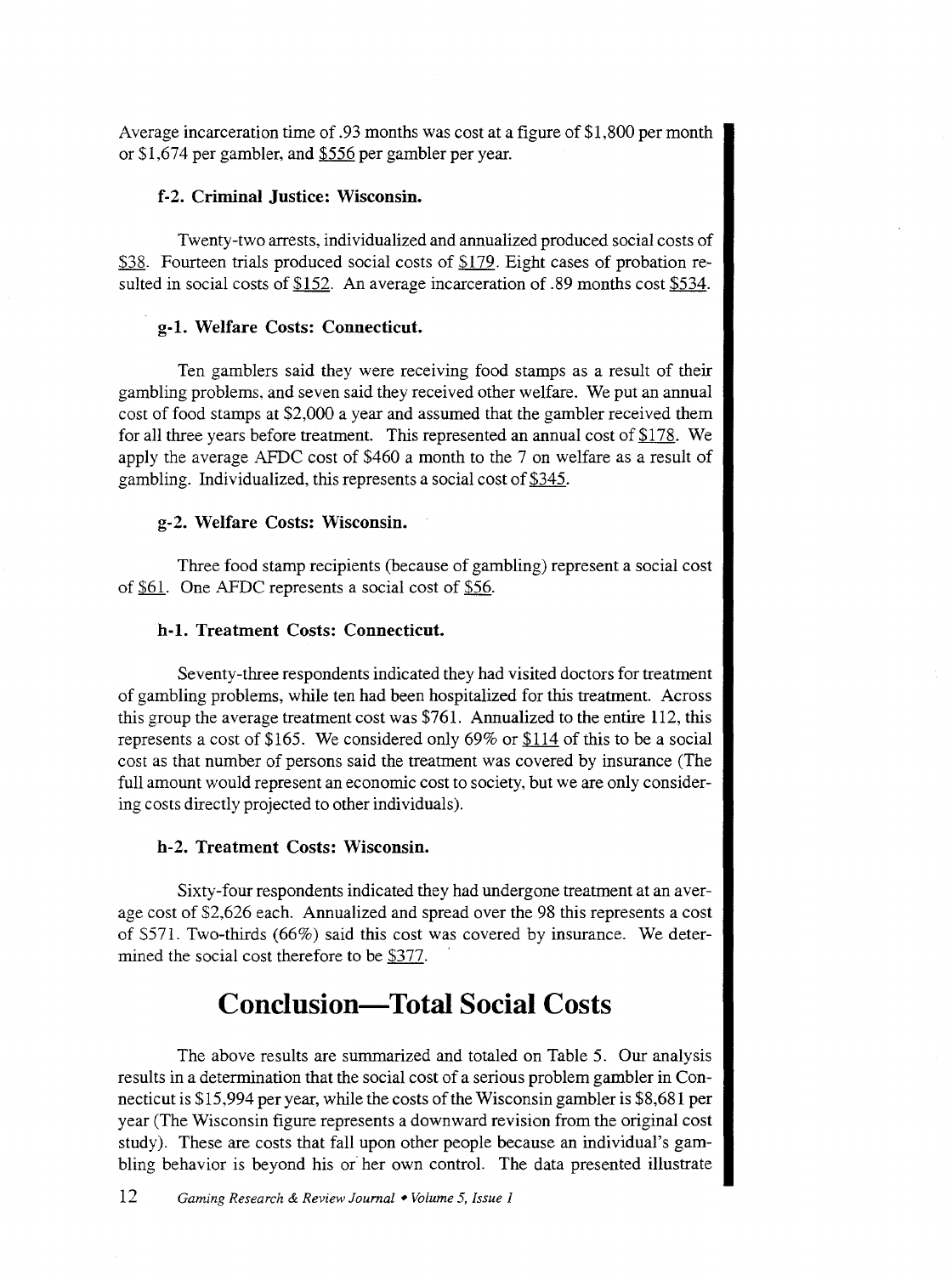*Social Costs of Gambling: A Comparative Study of Nutmeg And Cheese State Gamblers* 

I common patterns of costs in the two states. Over four-fifths of the variation in costs is represented by extra volumes of theft and bad debts in Connecticut. In turn, earlier data on the ex-<br>tent of gambling and the costs is represented by extra volumes of theft and bad debts in Connecticut. In

**The differences across categories are not great ones. However, to the extent they exist, we would suggest that they probably reflect the variations in the history and the culture of gambling in the two states.** 

tum, earlier data on the extent of gambling and the extent of indebtedness show why the problem gamblers in Connecticut would pursue funds in these ways somewhat more than do the Wisconsin gamblers. The longer expanse of time during which Connecticut players engaged in serious gambling may explain their heavier reliance on non-

personal sources in order to sustain their gambling activity.

### **Discussion of Conclusions**

The differences across categories are not great ones. However, to the extent they exist, we would suggest that they probably reflect the variations in the history and the culture of gambling in the two states. Connecticut has a more established history of charitable gambling and lottery gambling which reaches back to the early 1970s. The lottery came to Wisconsin in the late 1980s. Connecticut endorsed horseracing and jai alai decades before Wisconsin turned to pari-mutuel betting. Connecticut established off-track betting; Wisconsin has not done so. Connecticut gamblers could avail themselves of Atlantic City casinos with a one-half day drive (or less) as soon as the casinos opened in 1978. Their own Native .American casino opened in the early 1990s. Wisconsin gamblers did not have close access to full scale casino gambling until Native casinos in the state won compacts in 1992, and riverboats in nearby states began operation in 1991 and 1992.

Quite simply, Connecticut gambling markets are much more mature than those in Wisconsin, and even today they offer more forms of gambling that is much closer to large residential populations. Even today the casinos in Wisconsin remain, with but two exceptions, in the rural areas hours removed from Milwaukee and Madison. On the other hand almost all Connecticut residents live within an hour's drive of the world's largest casino at Ledyard.

The close fit in most categories suggests that the model set forth for analyzing the social costs of problem gambling may merit use in further studies, which, like the applications of prevalence studies, constantly call for a reaffirmation and a refinement of established results. In the future, it would also be beneficial to merge these cost studies with the economic cost studies by consciously separating out the social costs that fall upon fellow citizens in the community while not resulting in financial exports from the community, and the social costs which represent a clear economic loss to the community while also casting uninvited burdens on the nongambling population.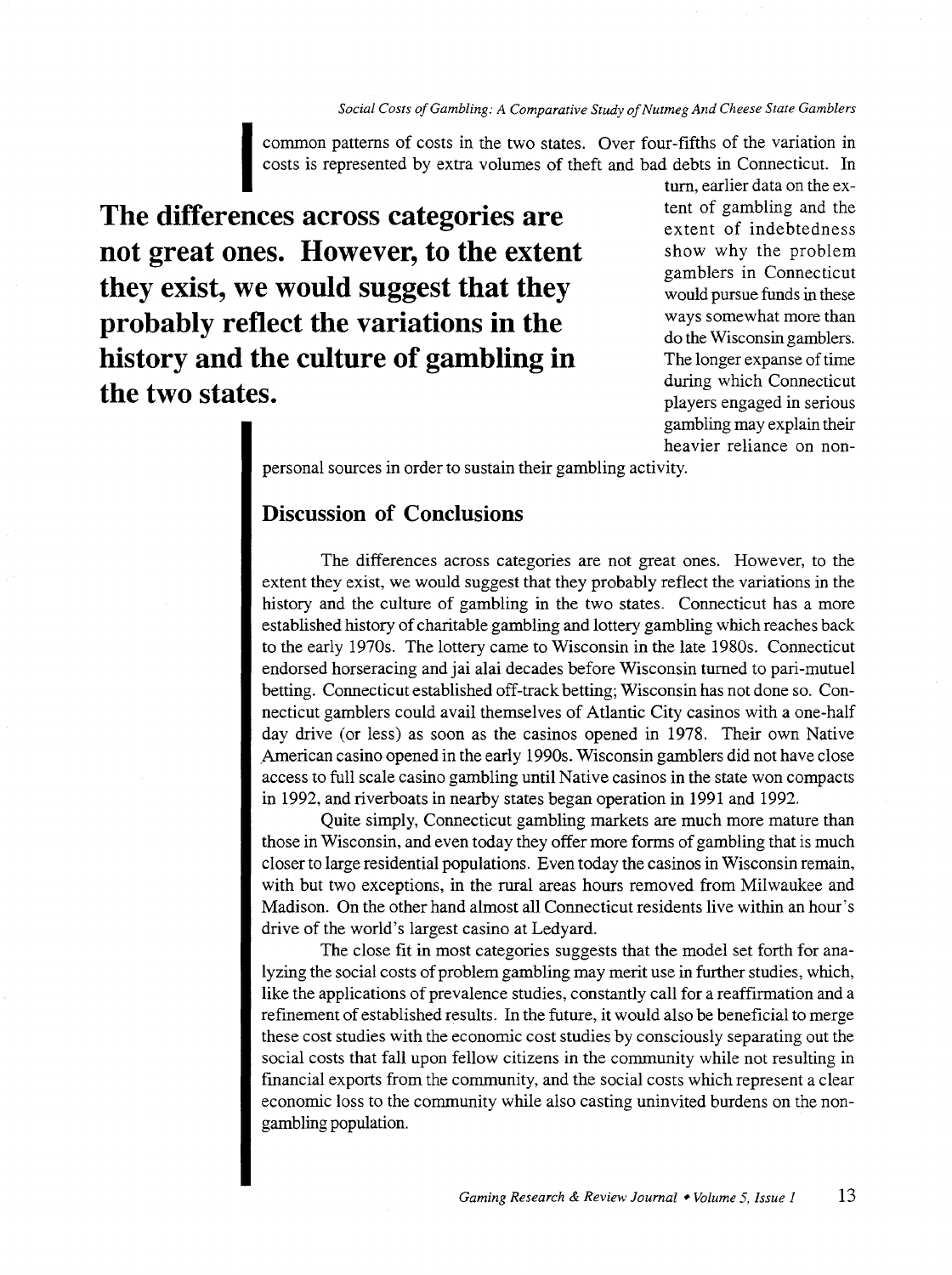**A Summary of the Annual Societal Costs of One Compulsive Gambler** 

|                                                                                                                           | Connecticut                         | Wisconsin                            |
|---------------------------------------------------------------------------------------------------------------------------|-------------------------------------|--------------------------------------|
| <b>Employment Costs</b><br>a. lost work hours<br>b. unemployment compensation<br>c. lost productivity/unemployment        | \$1770<br>\$448<br>\$1666           | \$1329<br>\$448<br>\$1666            |
| <b>Bad Debts</b>                                                                                                          | \$2300                              | \$1487                               |
| Thefts                                                                                                                    | \$7219                              | \$1733                               |
| Civil Court Costs                                                                                                         | \$536                               | \$535                                |
| Criminal Justice Costs<br>a. costs of arrests<br>b. costs of trials<br>c. costs of probation<br>e. costs of incarceration | 71<br>\$<br>\$458<br>\$333<br>\$556 | - 38<br>S<br>\$179<br>\$152<br>\$534 |
| <b>Welfare Costs</b><br>a. food stamps<br>b. aid to dependent children                                                    | \$178<br>\$345                      | 61<br>\$<br>\$<br>56                 |
| Therapy                                                                                                                   | \$114                               | \$ 377                               |
| TOTAL ANNUAL SOCIAL COSTS<br>EACH COMPULSIVE GAMBLER                                                                      | \$15994                             | \$8681                               |

## **References**

- Casino Community Benefit Fund. (1995). *An examination of the socioeconomic effects of gambling on individuals, families and the community including research into the costs of problem gambling to New South Wales.* (Mark Dickerson, Project Leader). Macarthur: University of Western Sydney.
- Dunne, **J.** (1985). Increasing public awareness of pathological gambling behavior: A history of the National Council on Compulsive Gambling. *Journal of Gambling Behavior, I,* 8-16.
- Kindt, **J.** W. (1994). Testimony to U.S. House of Representatives Committee on Small Business. September 21.
- Lands burg, S. E. (1993 ). *The armchair economist.* New York: The Free Press.
- Lesieur, H., & Blume, S. (1987). The South Oaks Gambling Screen (SOGS): A new instrument for the identification of pathological gamblers. *American Journal of Psychiatry, I44,* 1184-1188.
- Lesieur, H., & Puig, K. (1987). Insurance problems and compulsive gambling. *Journal of Gambling Behavior, 3,* 123-136.

Lesieur, H. (1992). Compulsive gambling. *Society.* May-June, 43-50.

Lesieur. H. (1996). *Social impacts of expanded gambling.* Paper, lllinois State University, School of Criminal Justice, Normal, Illinois.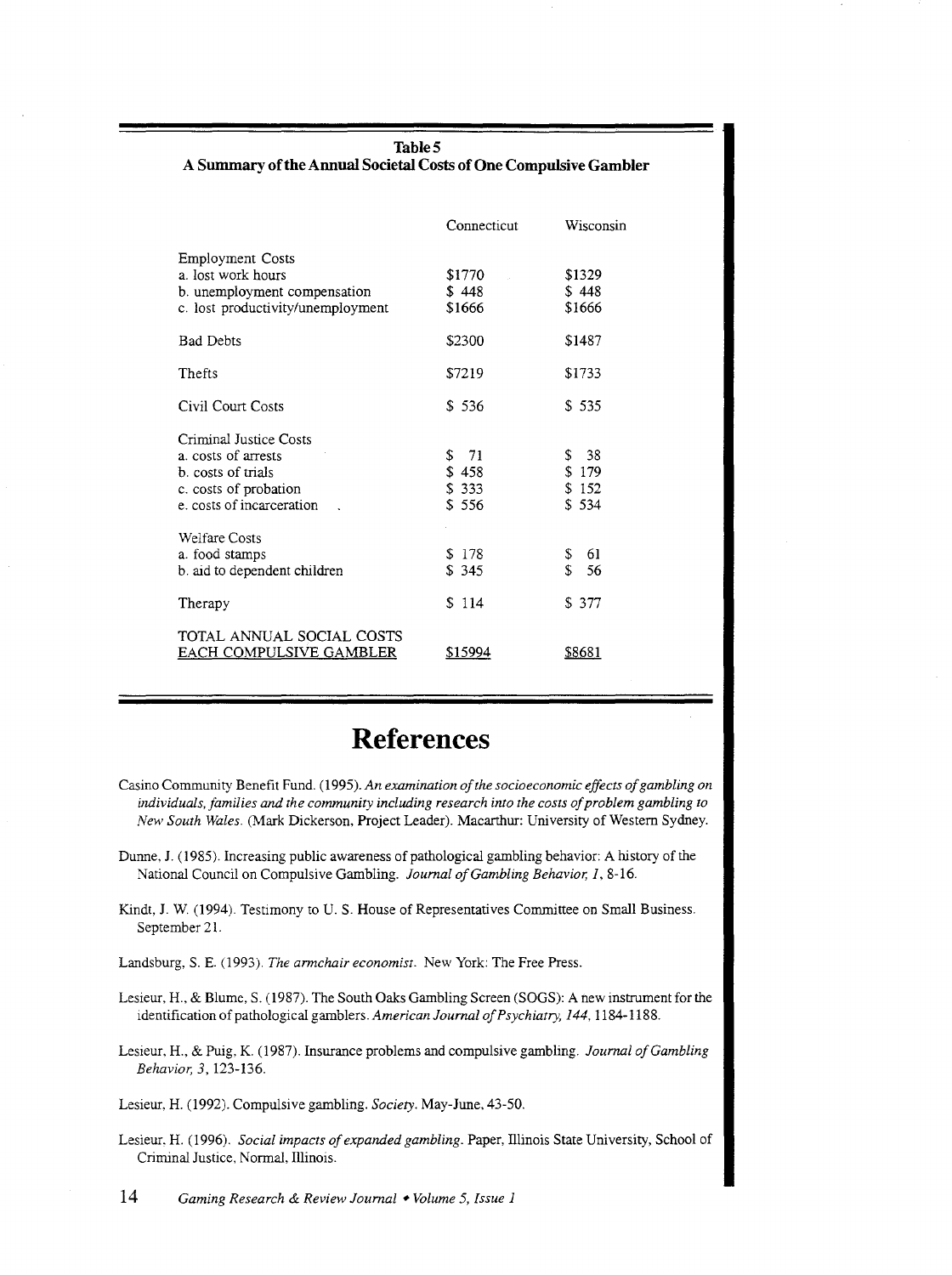*Social Costs of Gambling: A Comparative Study of Nutmeg And Cheese State Gamblers* 

- Meyer, G. (1996). *Pathological gambling and criminal behavior.* Paper presented to the National Conference on Problem Gambling, Crime, and Gaming Enforcement, illinois State University, Normal, Illinois, April2.
- Meyer, G., Fabian, T., & Peter, W. (1995). *The social costs of pathological gambling.* Paper presented to the First European Conference on Gambling Studies and Policy Issues, St. John's College, Cambridge. England. August 2.
- Politzer, R. M., Morrow, J. S., & Leavey, S. B. (1981). *Report on the societal cost of pathological gambling and the cost-benefit/effectiveness of treatment.* Paper presented to the Fifth National Conference on Gambling and Risk Taking. October 22.
- Thompson, W. N., Gaze!, R., & Rickman, D. (1995). *The economic impact of Native American gaming* in *Wisconsin.* Milwaukee: Wisconsin Policy Research Institute.
- Thompson, W. N., Gaze!, R., & Rickman, D. (1996). *The social costs of gambling in Wisconsin.*  Thiensville, WI: Wisconsin Policy Research Institute.
- Thompson, W. N., Gaze!, R., & Rickman, D. (1997). Social and legal costs of compulsive gambling. *Gaming Law Review, I,* 81-89.
- Walker, D., & Barnett, A. H. (1997). *The social costs of legalized gambling reconsidered.*  Paper presented to the Tenth International Conference on Gambling and Risk Taking, Montreal, June 1-3.

Walker, M. ( 1992). *The psychology of gambling.* Oxford: Pergamon Press.

WEFA Group. ( 1997). *A study concerning the effects of legalized gambling on the citizens of the State of Connecticut.* Hartford: State of Connecticut Department of Revenue Services.